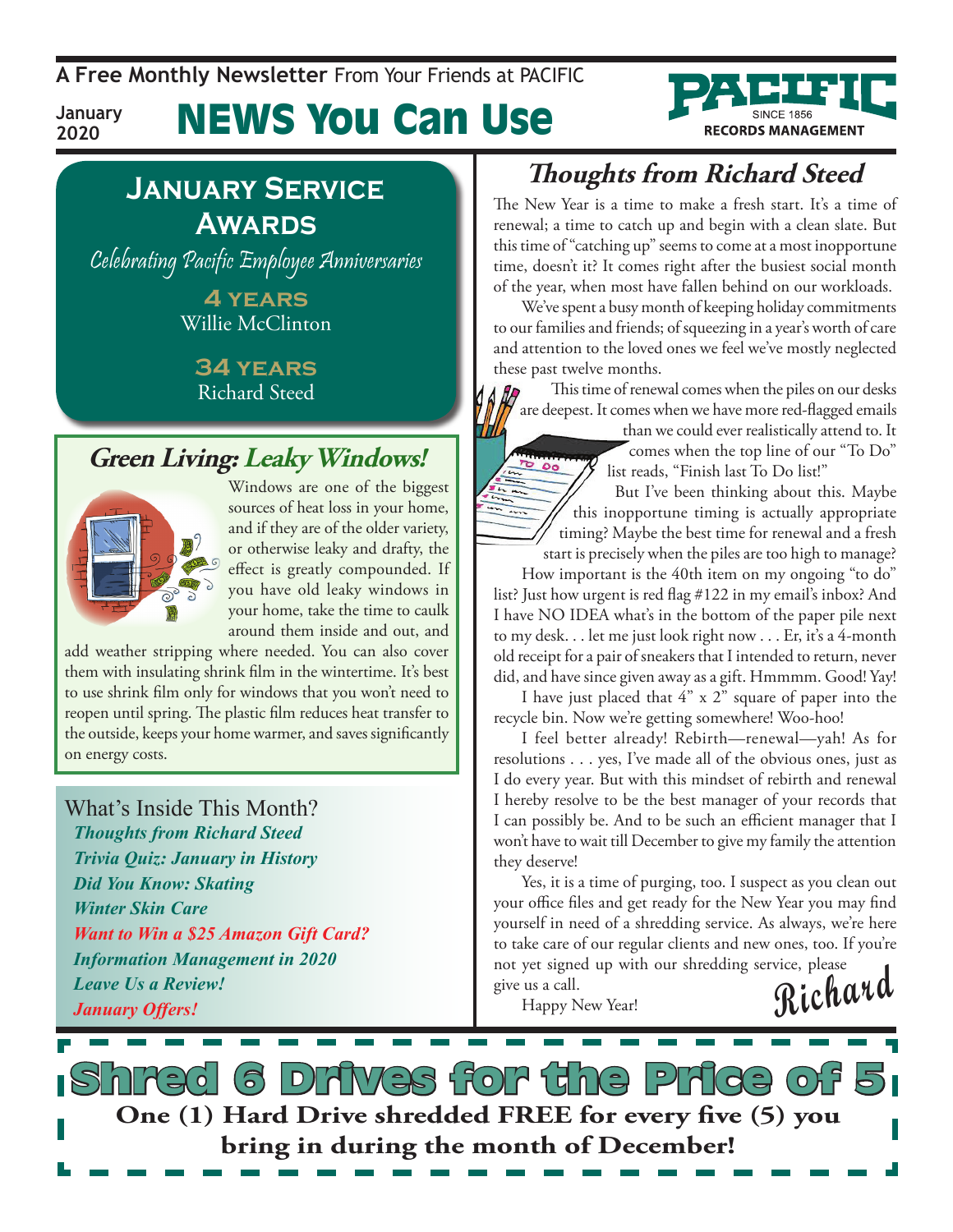## **Trivia Quiz: January in History**

- 1. On January 2, 1839, French chemist Louis Daguerre, took the first photograph of this. What was it?
- 2. Who wrote Common Sense, a fifty page pamphlet published on January 10, 1776?
- 3. On January 5, 1925, Nellie Tayloe Ross became the first female governor inaugurated in the U.S. What state was she governor of?
- 4. Which amendment to the Constitution, ratified on January 29, 1919, began a 14 year prohibition of the sale of alcohol?
- 5. Which famous explorer claimed to have found the magnetic South Pole on January 16, 1909?
- 6. On January 20, 1945, who was inaugurated to an unprecedented fourth term as president of the United States?
- 7. On January 28, 1807, London's Pall Mall became the first street lit by what?
- 8. Which The Beatles album was released on January 13, 1969?
- 9. Which state became the 49th U.S. state with its admission on January 3, 1959?
- 10. Which U.S. space shuttle disintegrated after lift off on January 28, 1986?

*Answers on Back Page!*

## **Did You Know: Skating**

January is National Skating Month.

St. Ludwina is the patron saint of skaters. It is believed that in 1396, she broke a rib after being knocked down by a female skating companion.

The first skaters of northern Europe attached hollowed-out elk rib bones and pieces of wood to their feet to move on the ice.

Skaters first used iron skates in Iceland during the Middle Ages.

British military Lieutenant Robert Jones wrote the first book on figure skating in 1772.

The first skating club was founded in 1742 in Edinburgh, Scotland, and allowed only men to join. In 1865, it finally allowed women members.

Up until the 1920s in the United States, anyone who felt qualified was allowed to compete in skating competitions. Since then, tests sanctioned by U.S. Figure Skating must be passed to qualify.

Jackson Haines is considered to be the "Father of Modern Figure Skating." He introduced a new, more fluid style of skating in the 1860's.

Pair skating was introduced at the 1908 World Championships, which was won by Anna Hubler and Heinrich Burger. The first World Championships in ice dancing were not held until 1952.

# **January Holidays and Events**

#### **Daily Observances:**

- 1 Commitment Day
- 1 New Year's Day
- 1 Z Day
- 2 Happy Mew Year For Cats Day
- 4 Trivia Day
- 4 World Hypnotism Day
- 7 International Programmers Day
- 8 Argyle Day
- 10 National Cut Your Energy Costs Day
- 13 National Clean Off Your Desk Day
- 14 Poetry at Work Day
- 16 Appreciate a Dragon Day
- 16 Get to Know Your Customer Day
- 16 National Nothing Day
- 16 Religious Freedom Day
- 17 Kid Inventors Day
- 19 World Religion Day
- 20 Martin Luther King Jr Day
- 21 National Hugging Day
- 22 Answer Your Cat's Question Day
- 23 National Handwriting Day
- 23 National Pie Day
- 23 Snowplow Mailbox Hockey Day
- 23 Women's Healthy Weight Day
- 24 Belly Laugh Day
- 24 National Compliment Day
- 25 Chinese New Year
- 25 National Seed Swap Day
- 25 A Room of One's Own Day
- 25 Visit Your Local Quilt Shop Day
- 27 Bubble Wrap Appreciation Day
- 29 Curmudgeons Day
- 29 Freethinker's Day
- 31 Fun at Work Day
- 31 National Preschool Fitness Day

### **Monthly Observances:**

### **National Clean Up Your Computer Month**

Be Kind to Food Servers Month Book Blitz Month

Celebration of Life Month Get a Life Balanced Month

### **Get Organized Month**

International Brain Teaser Month International Child-Centered Divorce Awareness Month International Creativity Month International New Year's Resolutions Month for Businesses

International Wayfinding Month

### **National Skating Month**

The material contained in this newsletter is for informational purposes only and is based upon sources believed to be reliable and authoritative; however, it has not been independently verified by us. This newsletter should not be construed as offering professional advice. For guidance on a specific matter, please consult a qualified professional.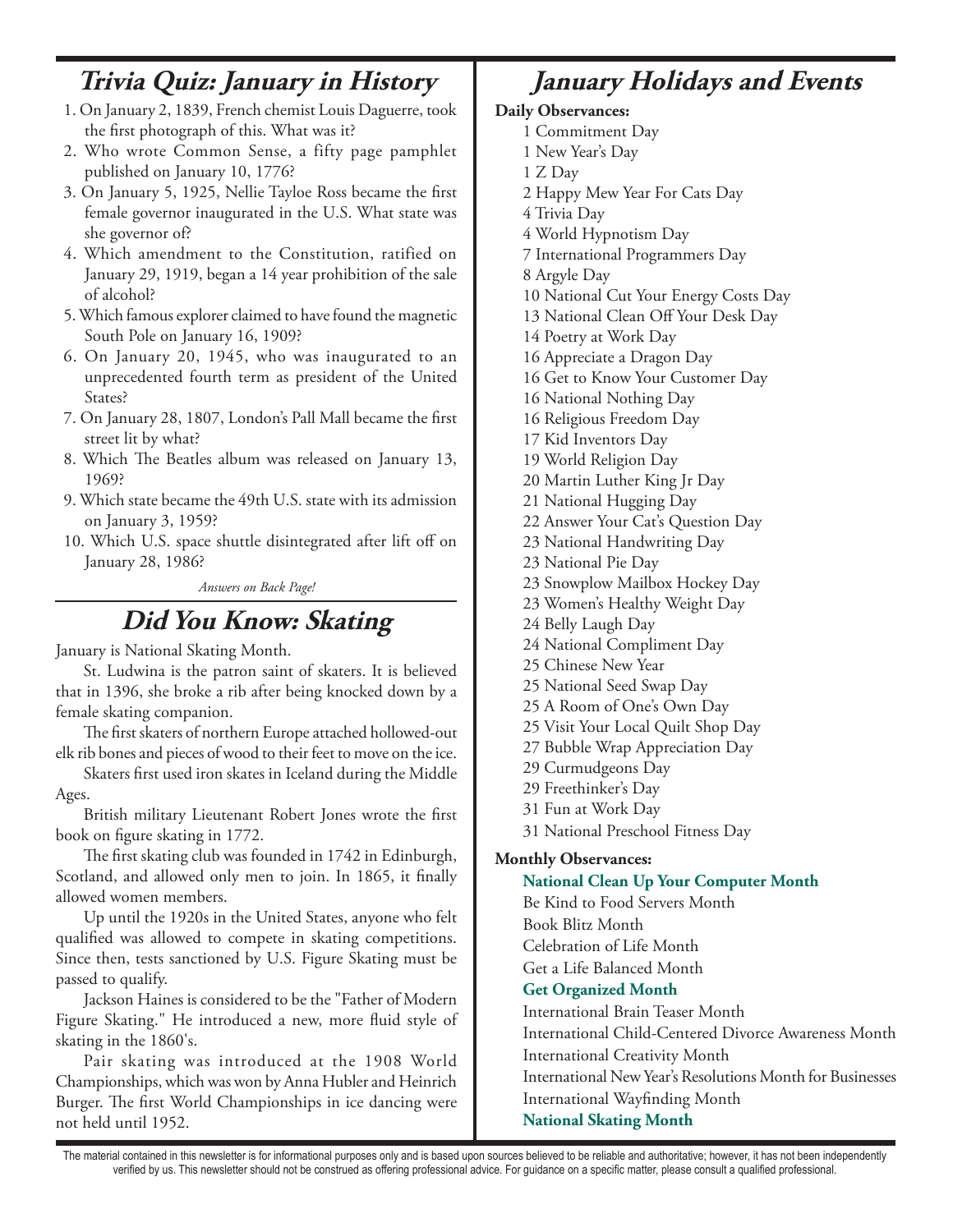# PacBlog

## **The Top Reasons Your Company Needs Offsite Storage in 2020**

PacBlog is the monthly web log of Pacific Records Storage To read this month's installment, please click the title below.

#### [https://pacific-records.com/the-top-reasons-your](https://pacific-records.com/the-top-reasons-your-company-needs-offsite-storage-in-2020)[company-needs-offsite-storage-in-2020](https://pacific-records.com/the-top-reasons-your-company-needs-offsite-storage-in-2020)

You may also access the PacBlog at the URL below. There you will find this month's installment along with archives of previous installments.

**http://pacific-records.com/category/pacnews**

## **Have A Question For Us?**

We love to hear from all our good friends and clients who enjoy reading our monthly newsletter. If you have a question related to off-site document storage, shredding, media vaulting, or document imaging, please feel free to give us a call or send us an email.

**(888) 893-6054 or info@pacific-records.com**

## **Do You Want To Win A \$25 Amazon Gift Card?**



Each month we'll give you a new challenge of some type. All those who reply with a correct answer are eligible to win. At the end of the month we'll draw a lucky name.

> Here is this month's challenge: What word binds all of these together? Copy, Burglar, Fat, Nap, Bag

**Horses Last Month's Answer to:**  *Which land mammals have the largest eyes?*

## **Last month's Winner: Cheryl Walter CPhT**

Email your answer to **info@pacific-records.com**

Are you finding that your skin is getting dry and irritated more often? It could be the season. Winter air is drier than normal, and cold winds can remove moisture from your skin. Also, if you're heating your home with a wood stove or electric baseboard, these sources of heat can significantly dry out the air, leading to these minor health issues. Keep the following tips in mind to keep your skin protected and healthy this winter.

**Winter Skin Care**

Even though the sun is not blazing, your face can still feel the effects of ultraviolet rays. This is especially true if there's snow on the ground as it reflects the sun's rays, significantly increasing their intensity. Be sure to use sunscreen on your face during the winter when you go outdoors. Choose a product with added moisturizers for extra protection. And don't forget your lips—wear lip balm with sunscreen in it.

Avoid long, hot showers during the winter, as they strip your skin of its natural oils. Instead, take a short, warm shower and pat your skin dry. While your skin is still damp, put on a moisturizing lotion.

Humidify your indoor air. Running a heater causes the air in your indoor environment to dry out. Room humidifiers will help your skin stay moisturized and has the added benefit of helping to relieve dryness in your nasal passages. If you run a wood stove, put a pan or tea kettle filled with water on top of it—the evaporating water will humidify the air and save you from cracked skin.

If your skin does become dry and cracked, try using bag balm on it. People have reported that the stuff works great!

If all else fails, take some time to speak with a dermatologist. There are many good treatments available for those suffering from uncomfortable dry skin.



"You certainly have a very interesting interpretation of 'Equal Opportunity Employer' Mr. Bowser."

# 3 months FREE secure Destruction service

*Get 3 months of free Secure Destruction service when you sign up for a new Secure Destruction account with a one-year agreement. Just mention this coupon! Email info@pacific-records.com for more information.*